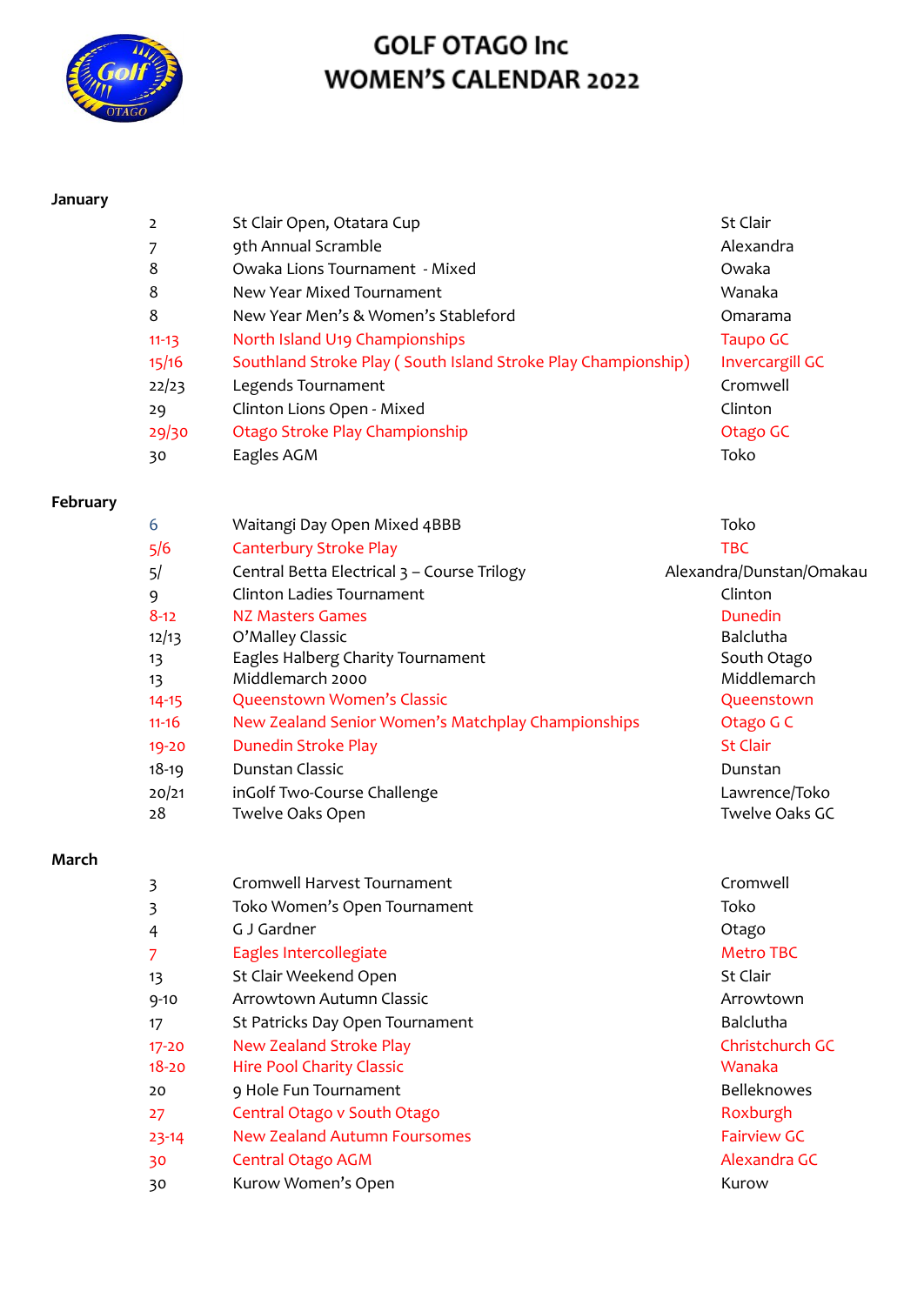| <b>April</b> | 1              | <b>Balclutha Ladies Tournament</b>                                                   | Balclutha          |
|--------------|----------------|--------------------------------------------------------------------------------------|--------------------|
|              | $1 - 3$        | New Zealand Women's Masters                                                          | Alexandra GC       |
|              | $4 - 8$        | <b>Mount Michael Classic -</b><br>Alexandra, Cromwell, Arrowtown, Queenstown, Wanaka |                    |
|              | 6              | Omakau o - 23.4                                                                      | Omakau             |
|              | 7              | Omakau 23.5 - 54                                                                     | Omakau             |
|              | 7              | Chisholm Links Women's Open                                                          | Chisholm           |
|              | 7              | Roxburgh 9 Hole Tournament                                                           | Roxburgh GC        |
|              | $\overline{7}$ | Waitoa Park 4BBB                                                                     | <b>Waitoa Park</b> |
|              | 10             | Cook Cup Mixed Foursomes                                                             | Otago              |
|              | 9/10           | Chisholm links Pairs Open Tournament                                                 | Chisholm Links     |
|              | 17             | Easter Chicken Run & Ocean View Cup                                                  | Kaitangata         |
|              | 17             | Lions Open Tournament                                                                | Lawrence           |
|              | 17             | Omarama Mixed Stableford Easter Tournament                                           | Omarama            |
|              | 21             | Otago Age Group Championship                                                         | Metro              |
|              | 23             | Milton Lions Anzac Open Mixed Tournament                                             | Toko               |
|              | 28             | Tokarahi Ladies Tournament                                                           | Tokarahi           |
|              | $27 - 29$      | South Island Under 19 Championships                                                  | <b>Chch TBC</b>    |
|              | 30             | Golf Otago AGM & Sub Association Challenge Trophies                                  | <b>North TBC</b>   |
| May          | $\overline{2}$ | Central Otago Pennant Finals                                                         | <b>TBC</b>         |
|              | 5              | Wanaka 9 Hole Tourament                                                              | Wanaka             |
|              | 5              | Lawrence Ladies 4BBB Tournament                                                      | Lawrence           |
|              | 5              | Island Park Ladies Open                                                              | <b>Island Park</b> |
|              | 6              | Wanaka Tournament $0 - 40.4$ & C.O Verts                                             | Wanaka             |
|              | 6              | Doris McHutcheson Open Tournament                                                    | Otago              |
|              | 9              | <b>Otago Country vs Southland Country</b>                                            | Queenstown         |
|              | 11             | Tapanui Mid-week Tournament                                                          | Tapanui            |
|              | 11             | Omakau 9 Hole Tournament                                                             | Omakau             |
|              | 12             | Alexandra 0-40.4                                                                     | Alexandra          |
|              | 16             | <b>National District Teams Final</b>                                                 | Alexandra          |
|              | 29             | Loganbrae Mixed Tournament                                                           | Patearoa           |
| June         | 6              | Queens Birthday 4BBB - SO Men's/Women's/Mixed Foursomes                              | Clinton            |
|              | 6              | King And Queens Cup                                                                  | St Clair           |
|              | 15             | Mixed Mid-Week Tournament                                                            | Heriot             |
|              | 19             | Mid-Winter Cup                                                                       | Otago              |

| July |    | Mid-Week Women's & Men's Tournament | Clinton        |
|------|----|-------------------------------------|----------------|
|      | 10 | South Otago Championship            | Toko           |
|      | 31 | Chisholm Links Weekend Tournament   | Chisholm Links |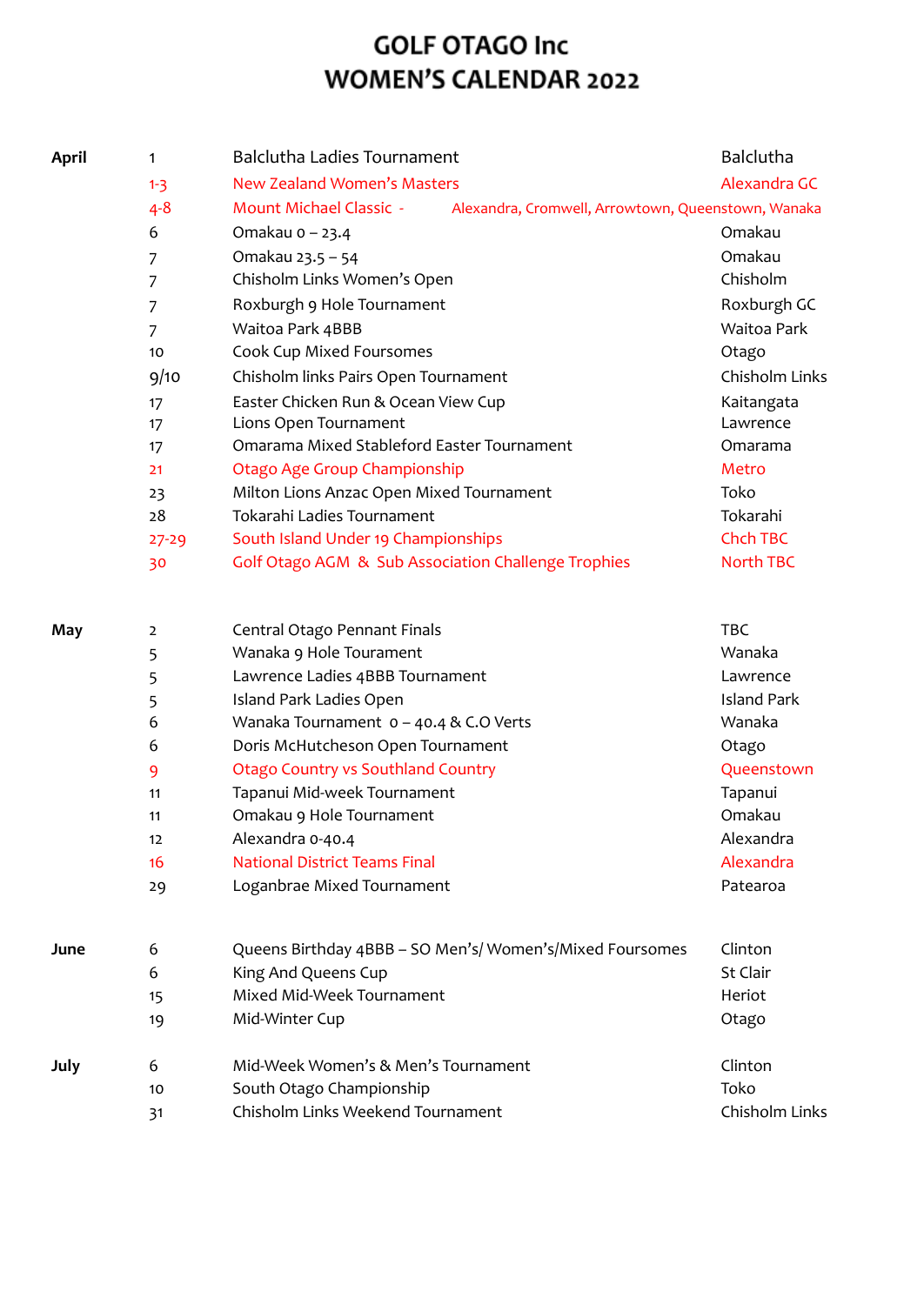| August         | 7                                                                                                       | <b>Butcher Memorial Mixed Foursomes</b>                                                                                                                                                                                                                                                                                                                                                                                                                                                                                  | Omakau                                                                                                                                                                                                        |
|----------------|---------------------------------------------------------------------------------------------------------|--------------------------------------------------------------------------------------------------------------------------------------------------------------------------------------------------------------------------------------------------------------------------------------------------------------------------------------------------------------------------------------------------------------------------------------------------------------------------------------------------------------------------|---------------------------------------------------------------------------------------------------------------------------------------------------------------------------------------------------------------|
|                | $3 - 4$                                                                                                 | Cromwell Winter Fun Tournament                                                                                                                                                                                                                                                                                                                                                                                                                                                                                           | Cromwell                                                                                                                                                                                                      |
|                | 14                                                                                                      | St Clair 4BBB                                                                                                                                                                                                                                                                                                                                                                                                                                                                                                            | St Clair                                                                                                                                                                                                      |
|                | 15                                                                                                      | CO Foursomes                                                                                                                                                                                                                                                                                                                                                                                                                                                                                                             | Cromwell                                                                                                                                                                                                      |
|                | 19                                                                                                      | Roxburgh 4BBB Mixed Tournament                                                                                                                                                                                                                                                                                                                                                                                                                                                                                           | Roxburgh                                                                                                                                                                                                      |
|                | 20                                                                                                      | Open Championship                                                                                                                                                                                                                                                                                                                                                                                                                                                                                                        | Roxburgh                                                                                                                                                                                                      |
|                | 25                                                                                                      | Cromwell Ladies 9 hole tournament                                                                                                                                                                                                                                                                                                                                                                                                                                                                                        | Cromwell                                                                                                                                                                                                      |
|                | 28                                                                                                      | <b>Blue Mountain Cup</b>                                                                                                                                                                                                                                                                                                                                                                                                                                                                                                 | Tapanui                                                                                                                                                                                                       |
|                | $31 - 2$                                                                                                | NZ Women's U 19 Championships/ Secondary Schools                                                                                                                                                                                                                                                                                                                                                                                                                                                                         | Aorangi TBC                                                                                                                                                                                                   |
| September      | 5<br>6<br>7<br>8<br>11<br>12<br>14/15<br>16<br>$16 - 18$<br>$17 - 18$<br>17<br>19<br>25<br>27<br>29 tcb | Wanaka $0 - 33.5$<br>Wanaka $4BBB$ o - 33.5<br>Wanaka 36 Hole Championship 0 - 33.5<br><b>Tarras Tournament</b><br>Otago Weekend 18/9 Open Tournament<br>9 Hole Tournament<br>North Otago Triples Tournament<br>Ardleigh Open 4BBB<br>North Island Stroke Play<br>Salisbury Cup Otago v Southland<br>(Played in conjunction with Men's Otago v Southland)<br>Round Table Mixed Tournament<br>Waitoa Park Teams Tournament<br>Coast(Town) vs Country<br>Arrowtown 9 Hole Tournament<br><b>Blossom Festival Tournament</b> | Wanaka<br>Wanaka<br>Wanaka<br><b>Tarras</b><br>Otago<br>Alexandra<br>North Otago<br>Ardleigh<br>Whakatane<br><b>Southland TBC</b><br>Balclutha<br>Waitoa Park<br><b>Central TBC</b><br>Arrowtown<br>Alexandra |
| <b>October</b> | 2                                                                                                       | Oceanview Cup Men's & Women's 18 Hole Tournament                                                                                                                                                                                                                                                                                                                                                                                                                                                                         | Kaitangata                                                                                                                                                                                                    |
|                | 3                                                                                                       | Twelve Oaks Grandmothers Tournament                                                                                                                                                                                                                                                                                                                                                                                                                                                                                      | <b>Twelve Oaks</b>                                                                                                                                                                                            |
|                | 6                                                                                                       | Lakes District & CO Champs $0 - 40.4$                                                                                                                                                                                                                                                                                                                                                                                                                                                                                    | Arrowtown                                                                                                                                                                                                     |
|                | 8                                                                                                       | Tinys Butchery Open Mixed Tournament                                                                                                                                                                                                                                                                                                                                                                                                                                                                                     | Toko                                                                                                                                                                                                          |
|                | $8 - 9$                                                                                                 | Lower Waitaki 4 Ball                                                                                                                                                                                                                                                                                                                                                                                                                                                                                                     | Lower Waitaki                                                                                                                                                                                                 |
|                | 9                                                                                                       | <b>Otago Pennant Finals</b>                                                                                                                                                                                                                                                                                                                                                                                                                                                                                              | North TBC                                                                                                                                                                                                     |
|                | 16                                                                                                      | Lottie Smellie Mixed Foursomes                                                                                                                                                                                                                                                                                                                                                                                                                                                                                           | St Clair                                                                                                                                                                                                      |
|                | 16                                                                                                      | Golf Otago Champions of Champions/ NZ Rosebowl                                                                                                                                                                                                                                                                                                                                                                                                                                                                           | South Otago                                                                                                                                                                                                   |
|                | 17                                                                                                      | <b>Executives Day</b>                                                                                                                                                                                                                                                                                                                                                                                                                                                                                                    | South Otago                                                                                                                                                                                                   |
|                | $22 - 24$                                                                                               | Otago Matchplay Championships - Women & Men                                                                                                                                                                                                                                                                                                                                                                                                                                                                              | Otago                                                                                                                                                                                                         |
|                | 29-30                                                                                                   | South Island Interprovincial                                                                                                                                                                                                                                                                                                                                                                                                                                                                                             | Otago TBC                                                                                                                                                                                                     |
| November       | $\overline{3}$                                                                                          | Chisholm Links 4BBB Tournament                                                                                                                                                                                                                                                                                                                                                                                                                                                                                           | Chisholm Links                                                                                                                                                                                                |
|                | 5                                                                                                       | Open Mixed Tournament                                                                                                                                                                                                                                                                                                                                                                                                                                                                                                    | Toko                                                                                                                                                                                                          |

- 5 Kurow FMG/Farmlands Men and Ladies Tournament Kurow 6 Heriot 27 Hole Mixed Tournament **Heriot** Heriot 6 Taieri Weekend Tournament 0 – 40.4 Taieri Lakes 7 Dunstan 9 Hole Dunstan Bunstan Dunstan Dunstan
- 7 Taieri Lakes 9 Hole Tournament **Taieri Lakes** Taieri Lakes